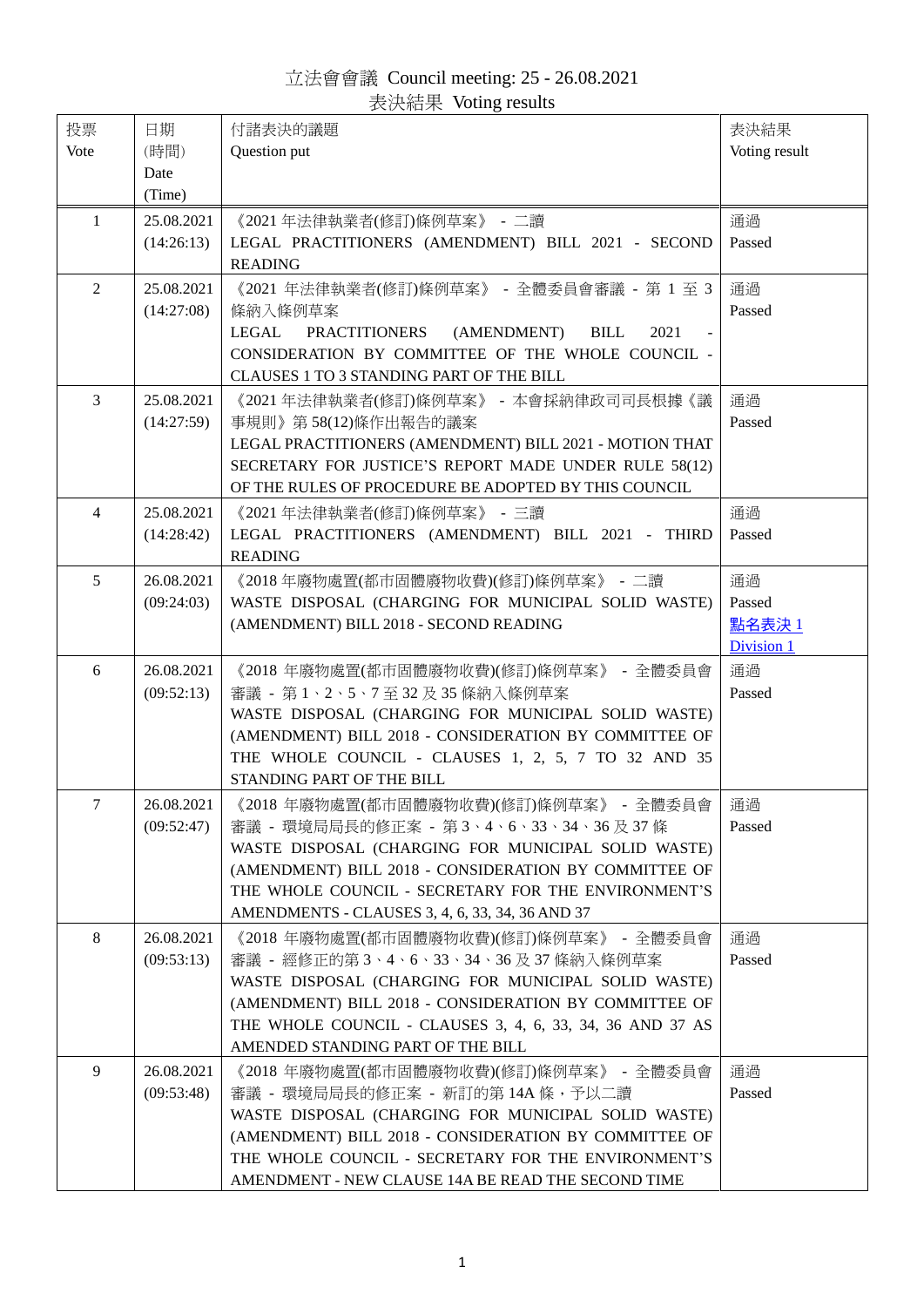立法會會議 Council meeting: 25 - 26.08.2021 表決結果 Voting results

<span id="page-1-0"></span>

| 投票<br>Vote | 日期<br>(時間)               | 付諸表決的議題<br>Question put                                                                                                                                                                                                                                                                                                                 | 表決結果<br>Voting result                  |
|------------|--------------------------|-----------------------------------------------------------------------------------------------------------------------------------------------------------------------------------------------------------------------------------------------------------------------------------------------------------------------------------------|----------------------------------------|
|            | Date<br>(Time)           |                                                                                                                                                                                                                                                                                                                                         |                                        |
| 10         | 26.08.2021<br>(09:54:16) | 《2018年廢物處置(都市固體廢物收費)(修訂)條例草案》 - 全體委員會<br>審議 - 環境局局長的修正案 - 條例草案增補新訂的第 14A 條<br>WASTE DISPOSAL (CHARGING FOR MUNICIPAL SOLID WASTE)<br>(AMENDMENT) BILL 2018 - CONSIDERATION BY COMMITTEE OF<br>THE WHOLE COUNCIL - SECRETARY FOR THE ENVIRONMENT'S<br>AMENDMENT - NEW CLAUSE 14A BE ADDED TO THE BILL                                    | 通過<br>Passed                           |
| 11         | 26.08.2021<br>(09:55:08) | 《2018 年廢物處置(都市固體廢物收費)(修訂)條例草案》 - 本會採納環<br>境局局長根據《議事規則》第58(12)條作出報告的議案<br>WASTE DISPOSAL (CHARGING FOR MUNICIPAL SOLID WASTE)<br>(AMENDMENT) BILL 2018 - MOTION THAT SECRETARY FOR THE<br>ENVIRONMENT'S REPORT MADE UNDER RULE 58(12) OF THE<br>RULES OF PROCEDURE BE ADOPTED BY THIS COUNCIL                                            | 通過<br>Passed                           |
| 12         | 26.08.2021<br>(10:01:08) | 《2018 年廢物處置(都市固體廢物收費)(修訂)條例草案》 - 三讀<br>WASTE DISPOSAL (CHARGING FOR MUNICIPAL SOLID WASTE)<br>(AMENDMENT) BILL 2018 - THIRD READING                                                                                                                                                                                                     | 通過<br>Passed<br>點名表決 2<br>Division 2   |
| 13         | 26.08.2021<br>(11:21:07) | 《2021 年海洋公園公司(修訂)條例草案》 - 二讀<br>OCEAN PARK CORPORATION (AMENDMENT) BILL 2021 - SECOND<br><b>READING</b>                                                                                                                                                                                                                                  | 通過<br>Passed                           |
| 14         | 26.08.2021<br>(11:21:50) | 《2021 年海洋公園公司(修訂)條例草案》 - 全體委員會審議 - 第1至9<br>條納入條例草案<br>OCEAN PARK CORPORATION (AMENDMENT) BILL 2021 -<br>CONSIDERATION BY COMMITTEE OF THE WHOLE COUNCIL -<br>CLAUSES 1 TO 9 STANDING PART OF THE BILL                                                                                                                                   | 通過<br>Passed                           |
| 15         | 26.08.2021<br>(11:22:32) | 《2021 年海洋公園公司(修訂)條例草案》 - 本會採納商務及經濟發展局<br>局長根據《議事規則》第58(12)條作出報告的議案<br>OCEAN PARK CORPORATION (AMENDMENT) BILL 2021 - MOTION<br><b>SECRETARY</b><br><b>FOR</b><br><b>COMMERCE</b><br><b>AND</b><br><b>ECONOMIC</b><br><b>THAT</b><br>DEVELOPMENT'S REPORT MADE UNDER RULE 58(12) OF THE<br>RULES OF PROCEDURE BE ADOPTED BY THIS COUNCIL | 通過<br>Passed                           |
| 16         | 26.08.2021<br>(11:23:13) | 《2021 年海洋公園公司(修訂)條例草案》 - 三讀<br>OCEAN PARK CORPORATION (AMENDMENT) BILL 2021 - THIRD<br><b>READING</b>                                                                                                                                                                                                                                   | 通過<br>Passed                           |
| 17         | 26.08.2021<br>(12:26:02) | 郭偉强議員對陸頌雄議員的「保障平台工作者的權益」議案作出的修正<br>案<br>AMENDMENT BY HON KWOK WAI-KEUNG TO HON LUK<br>CHUNG-HUNG'S MOTION ON "PROTECTING THE RIGHTS AND<br><b>INTERESTS OF PLATFORM WORKERS"</b>                                                                                                                                                        | 否決<br>Negatived<br>點名表決3<br>Division 3 |
| 18         | 26.08.2021<br>(12:26:57) | 縮短點名表決響鐘時間的議案<br>MOTION TO SHORTEN DURATION OF DIVISION BELL                                                                                                                                                                                                                                                                            | 通過<br>Passed                           |
| 19         | 26.08.2021<br>(12:28:33) | 潘兆平議員對陸頌雄議員的「保障平台工作者的權益」議案作出的修正<br>案<br>AMENDMENT BY HON POON SIU-PING<br>TO<br>HON LUK<br>CHUNG-HUNG'S MOTION ON "PROTECTING THE RIGHTS AND<br>INTERESTS OF PLATFORM WORKERS"                                                                                                                                                          | 否決<br>Negatived<br>點名表決4<br>Division 4 |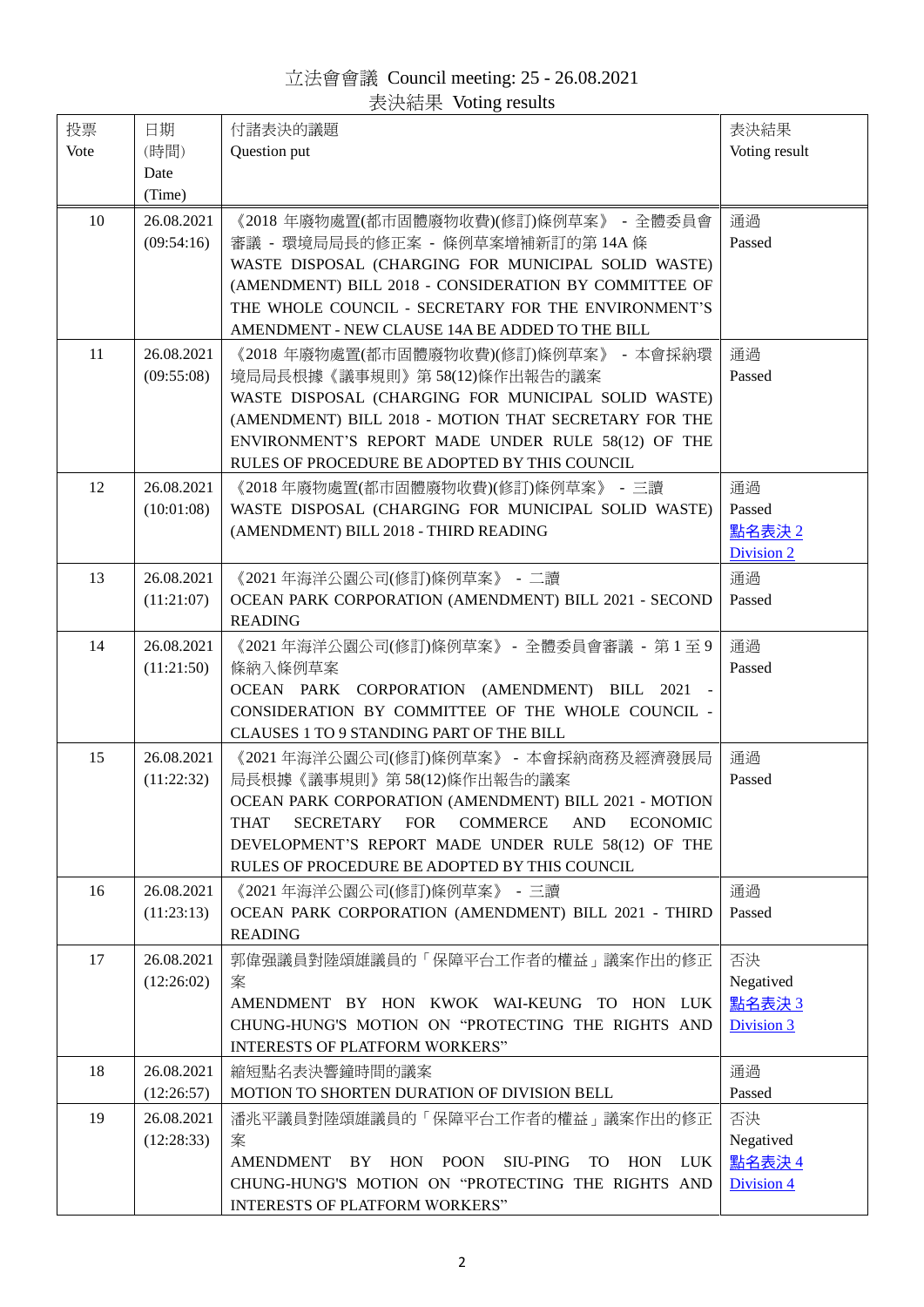# 立法會會議 Council meeting: 25 - 26.08.2021 ……<br>表決結果 Voting results

<span id="page-2-0"></span>

| 投票   | 日期         | 付諸表決的議題                                                                         | 表決結果          |
|------|------------|---------------------------------------------------------------------------------|---------------|
| Vote | (時間)       | Question put                                                                    | Voting result |
|      | Date       |                                                                                 |               |
|      | (Time)     |                                                                                 |               |
| 20   | 26.08.2021 | 陸頌雄議員「保障平台工作者的權益」議案                                                             | 否決            |
|      | (12:30:50) | HON LUK CHUNG-HUNG'S MOTION ON "PROTECTING THE                                  | Negatived     |
|      |            | RIGHTS AND INTERESTS OF PLATFORM WORKERS"                                       | 點名表決 5        |
|      |            |                                                                                 | Division 5    |
| 21   | 26.08.2021 | 謝偉俊議員「果斷回應外國干預本港事務」議案                                                           | 通過            |
|      | (13:28:30) | HON PAUL TSE'S MOTION ON "RESPONDING DECISIVELY TO                              | Passed        |
|      |            | COUNTRIES' INTERFERENCE<br><b>FOREIGN</b><br><b>HONG</b><br>KONG'S<br><b>IN</b> |               |
|      |            | AFFAIRS"                                                                        |               |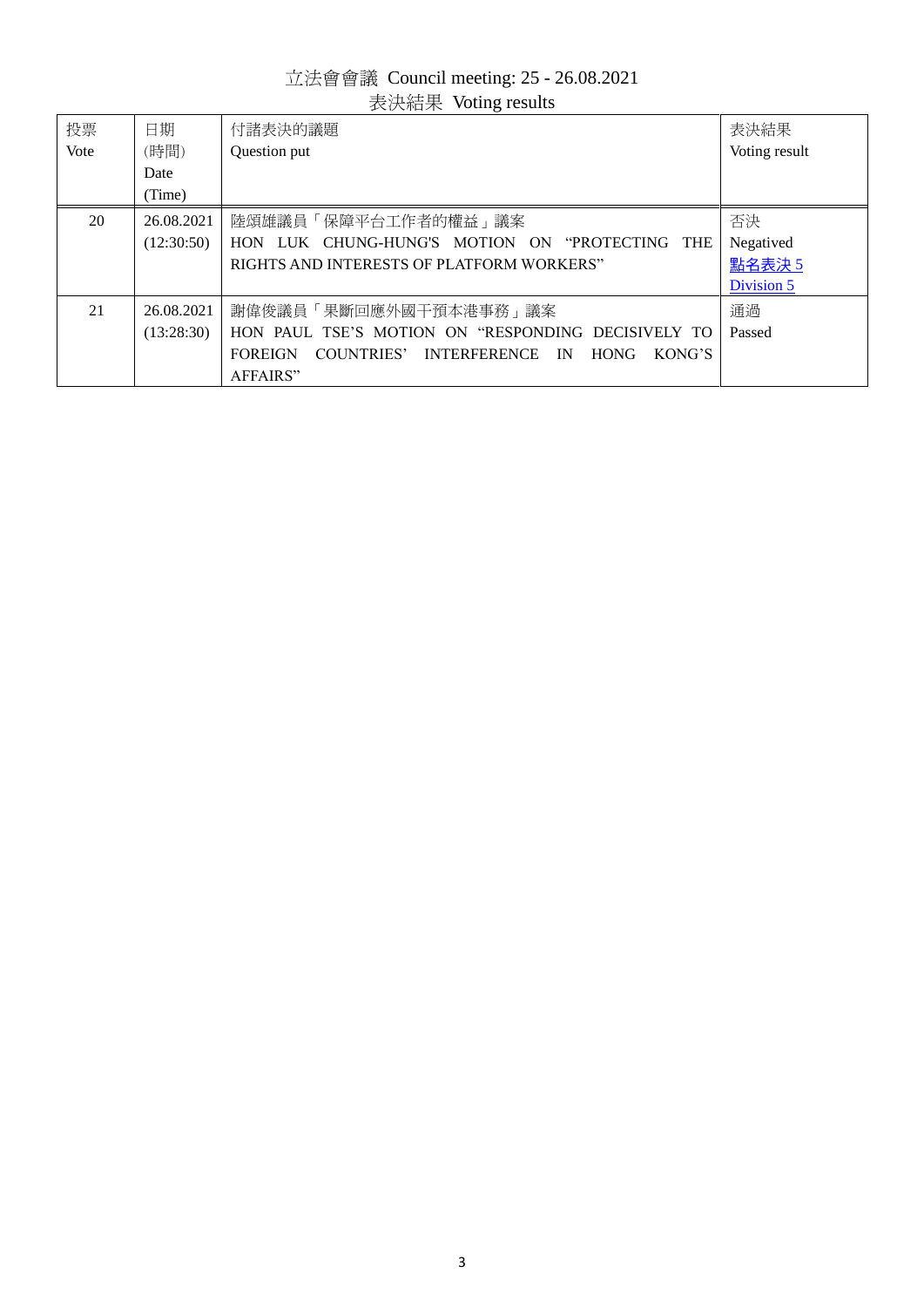### <span id="page-3-0"></span>點名表決 DIVISION: 1

日期 DATE: 時間 TIME: 26/08/2021 09:24:03 上午 AM

動議 MOTION: 《2018 年廢物處置(都市固體廢物收費)(修訂)條例草案》 - 二讀 WASTE DISPOSAL (CHARGING FOR MUNICIPAL SOLID WASTE) (AMENDMENT) BILL 2018 - SECOND READING

## 動議人 MOVED BY: 環境局局長 Secretary for the Environment

| 出席 Present |            |          |            | -39       |
|------------|------------|----------|------------|-----------|
| 投票 Vote    |            |          |            | 38        |
|            | 贊成 Yes     |          | $\cdot$ 37 |           |
|            | 反對 No      | $\sim$ 1 |            |           |
|            | 棄權 Abstain |          | $\cdot$ () |           |
| 結果 Result  |            |          |            | 通過 Passed |

### 個別表決如下 THE INDIVIDUAL VOTES WERE AS FOLLOWS:

| 議員   | <b>MEMBER</b>             | 投票 | <b>VOTE</b>    | 議員  | <b>MEMBER</b>           | 投票 | <b>VOTE</b> |
|------|---------------------------|----|----------------|-----|-------------------------|----|-------------|
| 梁君彥  | Andrew LEUNG              | 出席 | <b>PRESENT</b> | 葛珮帆 | Elizabeth QUAT          | 贊成 | <b>YES</b>  |
| 石禮謙  | Abraham SHEK              | 贊成 | <b>YES</b>     | 廖長江 | Martin LIAO             | 贊成 | <b>YES</b>  |
| 張宇人  | <b>Tommy CHEUNG</b>       | 贊成 | <b>YES</b>     | 潘兆平 | POON Siu-ping           | 贊成 | <b>YES</b>  |
| 林健鋒  | Jeffrey LAM               | 贊成 | <b>YES</b>     | 蔣麗芸 | Dr CHIANG Lai-wan       | 贊成 | <b>YES</b>  |
| 黃定光  | WONG Ting-kwong           | 贊成 | <b>YES</b>     | 盧偉國 | Ir Dr LO Wai-kwok       |    |             |
| 李慧琼  | <b>Starry LEE</b>         | 贊成 | <b>YES</b>     | 鍾國斌 | CHUNG Kwok-pan          | 贊成 | <b>YES</b>  |
| 陳克勤  | CHAN Hak-kan              | 贊成 | <b>YES</b>     | 吳永嘉 | Jimmy NG                | 贊成 | <b>YES</b>  |
| 陳健波  | CHAN Kin-por              | 贊成 | <b>YES</b>     | 何君堯 | Dr Junius HO            | 贊成 | <b>YES</b>  |
| 梁美芬  | Dr Priscilla LEUNG        | 贊成 | <b>YES</b>     | 周浩鼎 | Holden CHOW             | 贊成 | <b>YES</b>  |
| 黃國健  | WONG Kwok-kin             | 贊成 | <b>YES</b>     | 邵家輝 | SHIU Ka-fai             | 贊成 | <b>YES</b>  |
| 葉劉淑儀 | Mrs Regina IP             | 贊成 | <b>YES</b>     | 柯創盛 | Wilson OR               | 贊成 | <b>YES</b>  |
| 謝偉俊  | Paul TSE                  | 贊成 | <b>YES</b>     | 容海恩 | YUNG Hoi-yan            | 贊成 | <b>YES</b>  |
| 田北辰  | Michael TIEN              |    |                | 陳沛然 | Dr Pierre CHAN          |    |             |
| 何俊賢  | Steven HO                 | 贊成 | <b>YES</b>     | 陳振英 | CHAN Chun-ying          | 贊成 | <b>YES</b>  |
| 易志明  | Frankie YICK              | 贊成 | <b>YES</b>     | 張國鈞 | <b>CHEUNG Kwok-kwan</b> | 贊成 | <b>YES</b>  |
| 姚思榮  | <b>YIU Si-wing</b>        | 贊成 | <b>YES</b>     | 陸頌雄 | LUK Chung-hung          | 贊成 | <b>YES</b>  |
| 馬逢國  | MA Fung-kwok              | 贊成 | <b>YES</b>     | 劉國勳 | LAU Kwok-fan            | 贊成 | <b>YES</b>  |
| 陳恒鑌  | CHAN Han-pan              | 贊成 | <b>YES</b>     | 劉業強 | Kenneth LAU             | 贊成 | <b>YES</b>  |
| 梁志祥  | LEUNG Che-cheung          |    |                | 鄭松泰 | Dr CHENG Chung-tai      | 反對 | NO.         |
| 麥美娟  | Alice MAK                 | 贊成 | <b>YES</b>     | 鄭泳舜 | Vincent CHENG           | 贊成 | <b>YES</b>  |
| 郭偉强  | KWOK Wai-keung            | 贊成 | <b>YES</b>     | 謝偉銓 | <b>Tony TSE</b>         | 贊成 | <b>YES</b>  |
| 張華峰  | <b>Christopher CHEUNG</b> | 贊成 | <b>YES</b>     |     |                         |    |             |

秘書 CLERK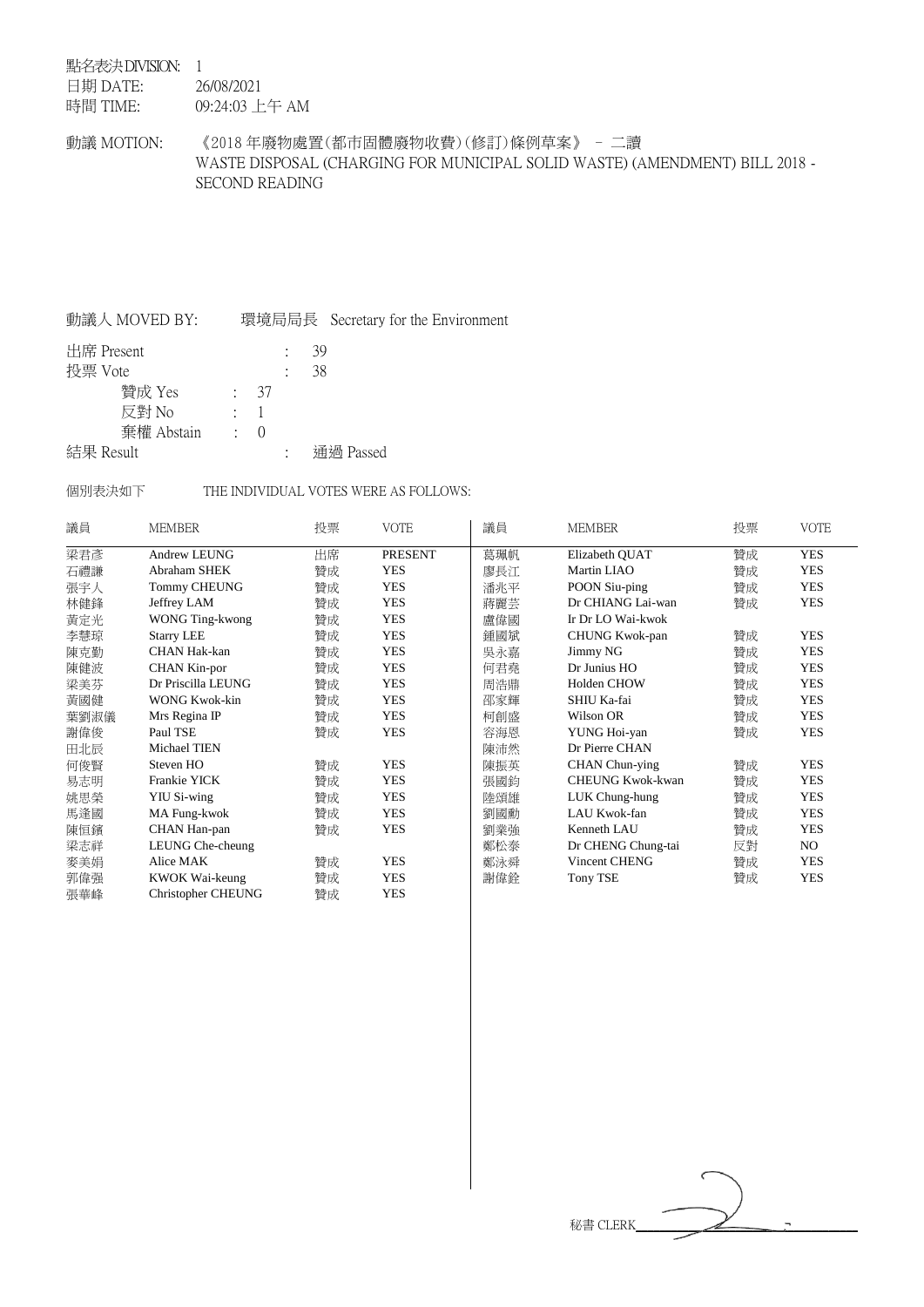### <span id="page-4-0"></span>點名表決 DIVISION: 2

日期 DATE: 26/08/2021

時間 TIME: 10:01:08 上午 AM

動議 MOTION: 《2018 年廢物處置(都市固體廢物收費)(修訂)條例草案》 - 三讀 WASTE DISPOSAL (CHARGING FOR MUNICIPAL SOLID WASTE) (AMENDMENT) BILL 2018 - THIRD READING

## 動議人 MOVED BY: 環境局局長 Secretary for the Environment

| 出席 Present |            |                  | 39 |           |
|------------|------------|------------------|----|-----------|
| 投票 Vote    |            |                  | 38 |           |
|            | 贊成 Yes     | $\frac{1}{2}$ 37 |    |           |
|            | 反對 No      | $\cdot$ 1        |    |           |
|            | 棄權 Abstain | $\cdot$ ()       |    |           |
| 結果 Result  |            |                  |    | 通過 Passed |

### 個別表決如下 THE INDIVIDUAL VOTES WERE AS FOLLOWS:

| 議員   | <b>MEMBER</b>             | 投票 | <b>VOTE</b>    | 議員  | <b>MEMBER</b>           | 投票 | <b>VOTE</b> |
|------|---------------------------|----|----------------|-----|-------------------------|----|-------------|
| 梁君彥  | Andrew LEUNG              | 出席 | <b>PRESENT</b> | 葛珮帆 | Elizabeth QUAT          | 贊成 | <b>YES</b>  |
| 石禮謙  | Abraham SHEK              | 贊成 | <b>YES</b>     | 廖長江 | Martin LIAO             | 贊成 | <b>YES</b>  |
| 張宇人  | <b>Tommy CHEUNG</b>       | 贊成 | <b>YES</b>     | 潘兆平 | POON Siu-ping           | 贊成 | <b>YES</b>  |
| 林健鋒  | Jeffrey LAM               | 贊成 | <b>YES</b>     | 蔣麗芸 | Dr CHIANG Lai-wan       | 贊成 | <b>YES</b>  |
| 黃定光  | WONG Ting-kwong           | 贊成 | <b>YES</b>     | 盧偉國 | Ir Dr LO Wai-kwok       |    |             |
| 李慧琼  | <b>Starry LEE</b>         | 贊成 | <b>YES</b>     | 鍾國斌 | CHUNG Kwok-pan          | 贊成 | <b>YES</b>  |
| 陳克勤  | CHAN Hak-kan              | 贊成 | <b>YES</b>     | 吳永嘉 | Jimmy NG                | 贊成 | <b>YES</b>  |
| 陳健波  | CHAN Kin-por              | 贊成 | <b>YES</b>     | 何君堯 | Dr Junius HO            | 贊成 | <b>YES</b>  |
| 梁美芬  | Dr Priscilla LEUNG        | 贊成 | <b>YES</b>     | 周浩鼎 | Holden CHOW             | 贊成 | <b>YES</b>  |
| 黃國健  | WONG Kwok-kin             | 贊成 | <b>YES</b>     | 邵家輝 | SHIU Ka-fai             | 贊成 | <b>YES</b>  |
| 葉劉淑儀 | Mrs Regina IP             | 贊成 | <b>YES</b>     | 柯創盛 | Wilson OR               | 贊成 | <b>YES</b>  |
| 謝偉俊  | Paul TSE                  | 贊成 | <b>YES</b>     | 容海恩 | YUNG Hoi-yan            | 贊成 | <b>YES</b>  |
| 田北辰  | Michael TIEN              |    |                | 陳沛然 | Dr Pierre CHAN          |    |             |
| 何俊賢  | Steven HO                 | 贊成 | <b>YES</b>     | 陳振英 | CHAN Chun-ying          | 贊成 | <b>YES</b>  |
| 易志明  | Frankie YICK              | 贊成 | <b>YES</b>     | 張國鈞 | <b>CHEUNG Kwok-kwan</b> | 贊成 | <b>YES</b>  |
| 姚思榮  | <b>YIU Si-wing</b>        | 贊成 | <b>YES</b>     | 陸頌雄 | LUK Chung-hung          | 贊成 | <b>YES</b>  |
| 馬逢國  | MA Fung-kwok              | 贊成 | <b>YES</b>     | 劉國勳 | LAU Kwok-fan            | 贊成 | <b>YES</b>  |
| 陳恒鑌  | CHAN Han-pan              | 贊成 | <b>YES</b>     | 劉業強 | Kenneth LAU             | 贊成 | <b>YES</b>  |
| 梁志祥  | LEUNG Che-cheung          |    |                | 鄭松泰 | Dr CHENG Chung-tai      | 反對 | NO.         |
| 麥美娟  | Alice MAK                 | 贊成 | <b>YES</b>     | 鄭泳舜 | Vincent CHENG           | 贊成 | <b>YES</b>  |
| 郭偉强  | KWOK Wai-keung            | 贊成 | <b>YES</b>     | 謝偉銓 | <b>Tony TSE</b>         | 贊成 | <b>YES</b>  |
| 張華峰  | <b>Christopher CHEUNG</b> | 贊成 | <b>YES</b>     |     |                         |    |             |

秘書 CLERK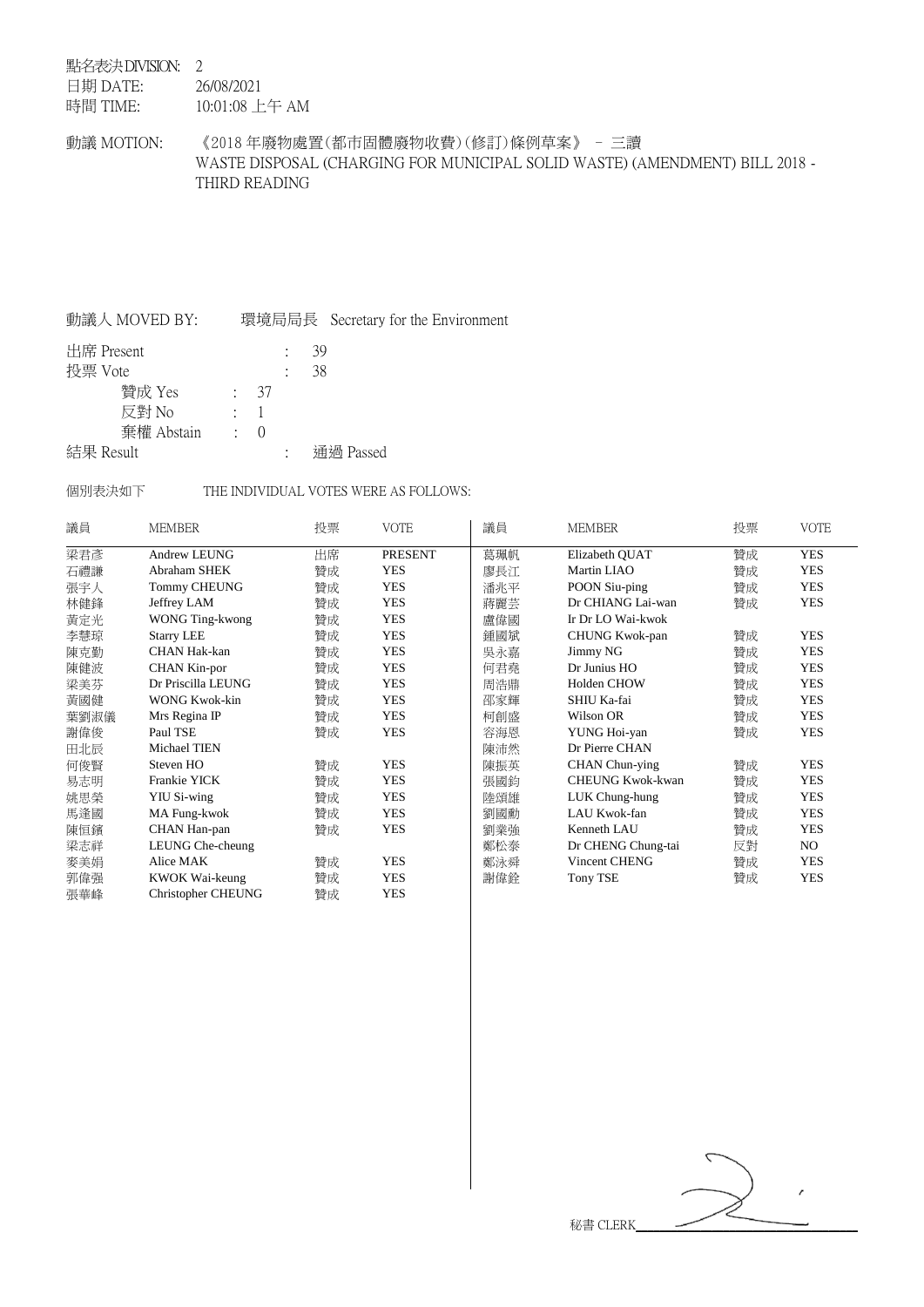#### <span id="page-5-0"></span>點名表決 DIVISION: 3 日期 DATE: 時間 TIME: 26/08/2021 12:26:02 下午 PM

動議 MOTION: 郭偉强議員對陸頌雄議員的「保障平台工作者的權益」議案作出的修正案 AMENDMENT BY HON KWOK WAI-KEUNG TO HON LUK CHUNG-HUNG'S MOTION ON "PROTECTING THE RIGHTS AND INTERESTS OF PLATFORM WORKERS"

# 動議人 MOVED BY: 郭偉强 KWOK Wai-keung

|            | 功能團體<br><b>Functional Constituencies</b> | 地方選區<br>Geographical Constituencies | 最後結果<br>Final Result |
|------------|------------------------------------------|-------------------------------------|----------------------|
| 出席 Present | 20                                       | 17                                  |                      |
| 投票 Vote    | 19                                       | 17                                  |                      |
| 贊成 Yes     |                                          | 15                                  |                      |
| 反對 No      |                                          |                                     |                      |
| 棄權 Abstain |                                          |                                     |                      |
| 結果 Result  | 否決 Negatived                             | 通過 Passed                           | 否決 Negatived         |

個別表決如下 THE INDIVIDUAL VOTES WERE AS FOLLOWS:

| 議員   | <b>MEMBER</b>                    | 投票 | <b>VOTE</b>    | 議員   | <b>MEMBER</b>               | 投票 | <b>VOTE</b>    |
|------|----------------------------------|----|----------------|------|-----------------------------|----|----------------|
| 功能團體 | <b>Functional Constituencies</b> |    |                | 地方選區 | Geographical Constituencies |    |                |
| 梁君彥  | Andrew LEUNG                     | 出席 | <b>PRESENT</b> | 陳克勤  | <b>CHAN Hak-kan</b>         | 贊成 | <b>YES</b>     |
| 石禮謙  | Abraham SHEK                     |    |                | 梁美芬  | Dr Priscilla LEUNG          | 贊成 | <b>YES</b>     |
| 張宇人  | <b>Tommy CHEUNG</b>              | 反對 | N <sub>O</sub> | 黃國健  | <b>WONG Kwok-kin</b>        | 贊成 | <b>YES</b>     |
| 林健鋒  | Jeffrey LAM                      |    |                | 葉劉淑儀 | Mrs Regina IP               | 棄權 | <b>ABSTAIN</b> |
| 黃定光  | WONG Ting-kwong                  | 贊成 | <b>YES</b>     | 謝偉俊  | Paul TSE                    | 反對 | NO.            |
| 李慧琼  | <b>Starry LEE</b>                | 贊成 | <b>YES</b>     | 田北辰  | Michael TIEN                | 贊成 | <b>YES</b>     |
| 陳健波  | <b>CHAN Kin-por</b>              | 反對 | NO.            | 陳恒鑌  | CHAN Han-pan                | 贊成 | <b>YES</b>     |
| 何俊賢  | Steven HO                        | 贊成 | <b>YES</b>     | 梁志祥  | LEUNG Che-cheung            | 贊成 | <b>YES</b>     |
| 易志明  | Frankie YICK                     | 反對 | N <sub>O</sub> | 麥美娟  | Alice MAK                   | 贊成 | <b>YES</b>     |
| 姚思榮  | <b>YIU Si-wing</b>               | 反對 | NO.            | 郭偉强  | KWOK Wai-keung              | 贊成 | <b>YES</b>     |
| 馬逢國  | MA Fung-kwok                     |    |                | 葛珮帆  | Elizabeth QUAT              | 贊成 | <b>YES</b>     |
| 張華峰  | <b>Christopher CHEUNG</b>        |    |                | 蔣麗芸  | Dr CHIANG Lai-wan           | 贊成 | <b>YES</b>     |
| 廖長江  | Martin LIAO                      | 反對 | N <sub>O</sub> | 何君堯  | Dr Junius HO                | 贊成 | <b>YES</b>     |
| 潘兆平  | POON Siu-ping                    | 棄權 | <b>ABSTAIN</b> | 柯創盛  | Wilson OR                   | 贊成 | <b>YES</b>     |
| 盧偉國  | Ir Dr LO Wai-kwok                |    |                | 容海恩  | YUNG Hoi-yan                |    |                |
| 鍾國斌  | CHUNG Kwok-pan                   | 反對 | N <sub>O</sub> | 張國鈞  | <b>CHEUNG Kwok-kwan</b>     | 贊成 | <b>YES</b>     |
| 吳永嘉  | Jimmy NG                         | 棄權 | <b>ABSTAIN</b> | 鄭松泰  | Dr CHENG Chung-tai          | 贊成 | <b>YES</b>     |
| 周浩鼎  | <b>Holden CHOW</b>               | 贊成 | <b>YES</b>     | 鄭泳舜  | <b>Vincent CHENG</b>        | 贊成 | <b>YES</b>     |
| 邵家輝  | SHIU Ka-fai                      | 反對 | NO.            |      |                             |    |                |
| 陳沛然  | Dr Pierre CHAN                   | 贊成 | <b>YES</b>     |      |                             |    |                |
| 陳振英  | CHAN Chun-ying                   | 反對 | NO.            |      |                             |    |                |
| 陸頌雄  | LUK Chung-hung                   | 贊成 | <b>YES</b>     |      |                             |    |                |
| 劉國勳  | LAU Kwok-fan                     | 贊成 | <b>YES</b>     |      |                             |    |                |
| 劉業強  | Kenneth LAU                      | 贊成 | <b>YES</b>     |      |                             |    |                |
| 謝偉銓  | Tony TSE                         | 反對 | NO.            |      |                             |    |                |

with 秘書 CLERK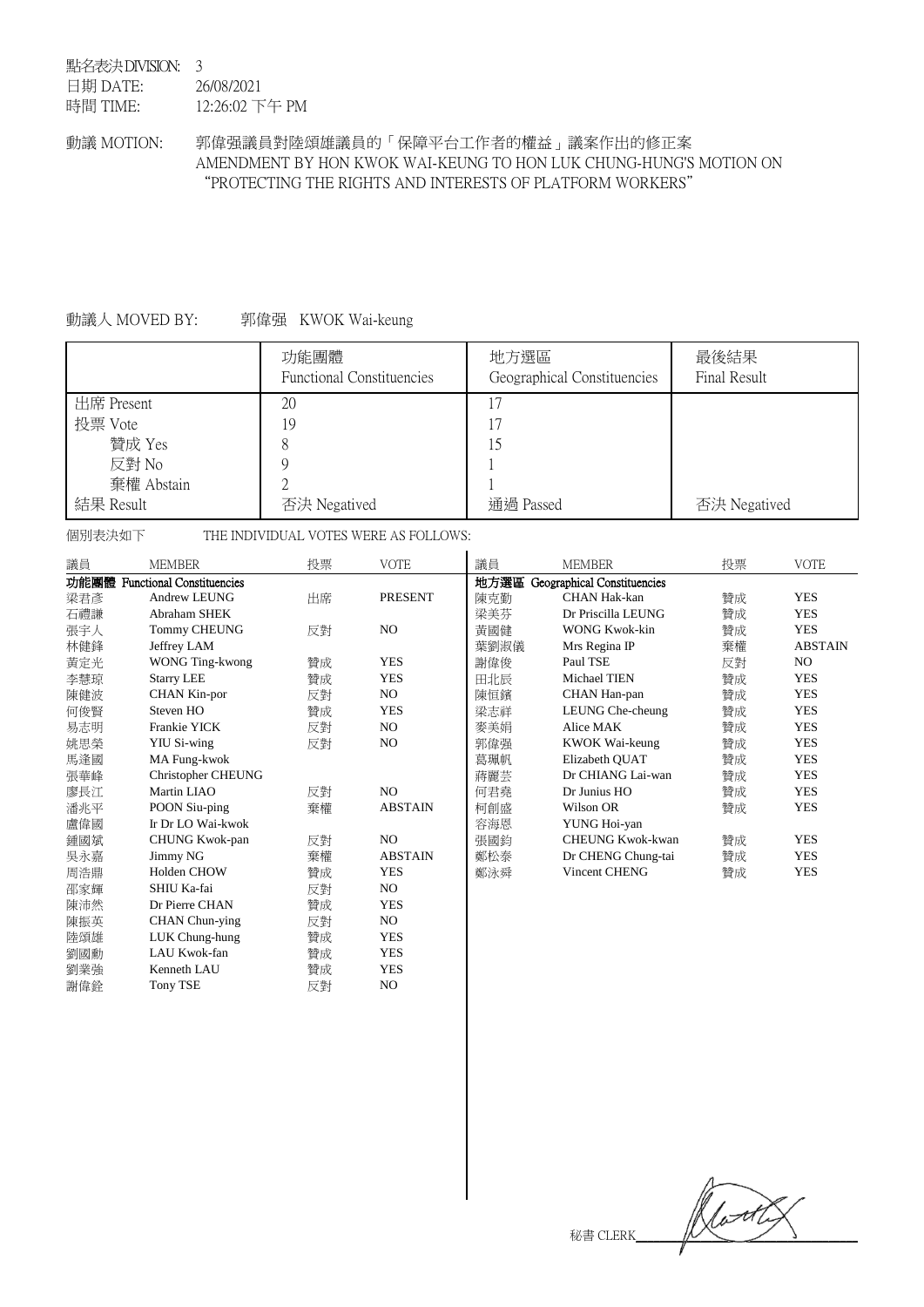#### <span id="page-6-0"></span>點名表決 DIVISION: 4 日期 DATE: 時間 TIME: 26/08/2021 12:28:33 下午 PM

# 動議 MOTION: 潘兆平議員對陸頌雄議員的「保障平台工作者的權益」議案作出的修正案 AMENDMENT BY HON POON SIU-PING TO HON LUK CHUNG-HUNG'S MOTION ON "PROTECTING THE RIGHTS AND INTERESTS OF PLATFORM WORKERS"

# 動議人 MOVED BY: 潘兆平 POON Siu-ping

|            | 功能團體<br><b>Functional Constituencies</b> | 地方選區<br>Geographical Constituencies | 最後結果<br>Final Result |
|------------|------------------------------------------|-------------------------------------|----------------------|
| 出席 Present | 20                                       | 17                                  |                      |
| 投票 Vote    | 19                                       | 17                                  |                      |
| 贊成 Yes     |                                          | 15                                  |                      |
| 反對 No      |                                          |                                     |                      |
| 棄權 Abstain | b                                        |                                     |                      |
| 結果 Result  | 否決 Negatived                             | 通過 Passed                           | 否決 Negatived         |

個別表決如下 THE INDIVIDUAL VOTES WERE AS FOLLOWS:

| 議員   | <b>MEMBER</b>                    | 投票 | <b>VOTE</b>    | 議員   | <b>MEMBER</b>               | 投票 | <b>VOTE</b>    |
|------|----------------------------------|----|----------------|------|-----------------------------|----|----------------|
| 功能團體 | <b>Functional Constituencies</b> |    |                | 地方選區 | Geographical Constituencies |    |                |
| 梁君彥  | Andrew LEUNG                     | 出席 | <b>PRESENT</b> | 陳克勤  | <b>CHAN Hak-kan</b>         | 贊成 | <b>YES</b>     |
| 石禮謙  | Abraham SHEK                     |    |                | 梁美芬  | Dr Priscilla LEUNG          | 贊成 | <b>YES</b>     |
| 張宇人  | <b>Tommy CHEUNG</b>              | 反對 | NO             | 黃國健  | <b>WONG Kwok-kin</b>        | 贊成 | <b>YES</b>     |
| 林健鋒  | Jeffrey LAM                      |    |                | 葉劉淑儀 | Mrs Regina IP               | 棄權 | <b>ABSTAIN</b> |
| 黃定光  | WONG Ting-kwong                  | 贊成 | <b>YES</b>     | 謝偉俊  | Paul TSE                    | 反對 | NO.            |
| 李慧琼  | <b>Starry LEE</b>                | 贊成 | <b>YES</b>     | 田北辰  | Michael TIEN                | 贊成 | <b>YES</b>     |
| 陳健波  | CHAN Kin-por                     | 棄權 | <b>ABSTAIN</b> | 陳恒鑌  | CHAN Han-pan                | 贊成 | <b>YES</b>     |
| 何俊賢  | Steven HO                        | 贊成 | <b>YES</b>     | 梁志祥  | LEUNG Che-cheung            | 贊成 | <b>YES</b>     |
| 易志明  | Frankie YICK                     | 反對 | NO.            | 麥美娟  | Alice MAK                   | 贊成 | <b>YES</b>     |
| 姚思榮  | <b>YIU Si-wing</b>               | 棄權 | <b>ABSTAIN</b> | 郭偉强  | KWOK Wai-keung              | 贊成 | <b>YES</b>     |
| 馬逢國  | MA Fung-kwok                     |    |                | 葛珮帆  | Elizabeth QUAT              | 贊成 | <b>YES</b>     |
| 張華峰  | <b>Christopher CHEUNG</b>        |    |                | 蔣麗芸  | Dr CHIANG Lai-wan           | 贊成 | <b>YES</b>     |
| 廖長江  | Martin LIAO                      | 棄權 | <b>ABSTAIN</b> | 何君堯  | Dr Junius HO                | 贊成 | <b>YES</b>     |
| 潘兆平  | POON Siu-ping                    | 贊成 | <b>YES</b>     | 柯創盛  | Wilson OR                   | 贊成 | <b>YES</b>     |
| 盧偉國  | Ir Dr LO Wai-kwok                |    |                | 容海恩  | YUNG Hoi-yan                |    |                |
| 鍾國斌  | CHUNG Kwok-pan                   | 反對 | NO.            | 張國鈞  | <b>CHEUNG Kwok-kwan</b>     | 贊成 | <b>YES</b>     |
| 吳永嘉  | Jimmy NG                         | 棄權 | <b>ABSTAIN</b> | 鄭松泰  | Dr CHENG Chung-tai          | 贊成 | <b>YES</b>     |
| 周浩鼎  | <b>Holden CHOW</b>               | 贊成 | <b>YES</b>     | 鄭泳舜  | Vincent CHENG               | 贊成 | <b>YES</b>     |
| 邵家輝  | SHIU Ka-fai                      | 反對 | NO.            |      |                             |    |                |
| 陳沛然  | Dr Pierre CHAN                   | 贊成 | <b>YES</b>     |      |                             |    |                |
| 陳振英  | CHAN Chun-ying                   | 棄權 | <b>ABSTAIN</b> |      |                             |    |                |
| 陸頌雄  | LUK Chung-hung                   | 贊成 | <b>YES</b>     |      |                             |    |                |
| 劉國勳  | LAU Kwok-fan                     | 贊成 | <b>YES</b>     |      |                             |    |                |
| 劉業強  | Kenneth LAU                      | 贊成 | <b>YES</b>     |      |                             |    |                |
| 謝偉銓  | <b>Tony TSE</b>                  | 棄權 | <b>ABSTAIN</b> |      |                             |    |                |

 $\mathbb{R}^*$  CLERK $\mathbb{R}$